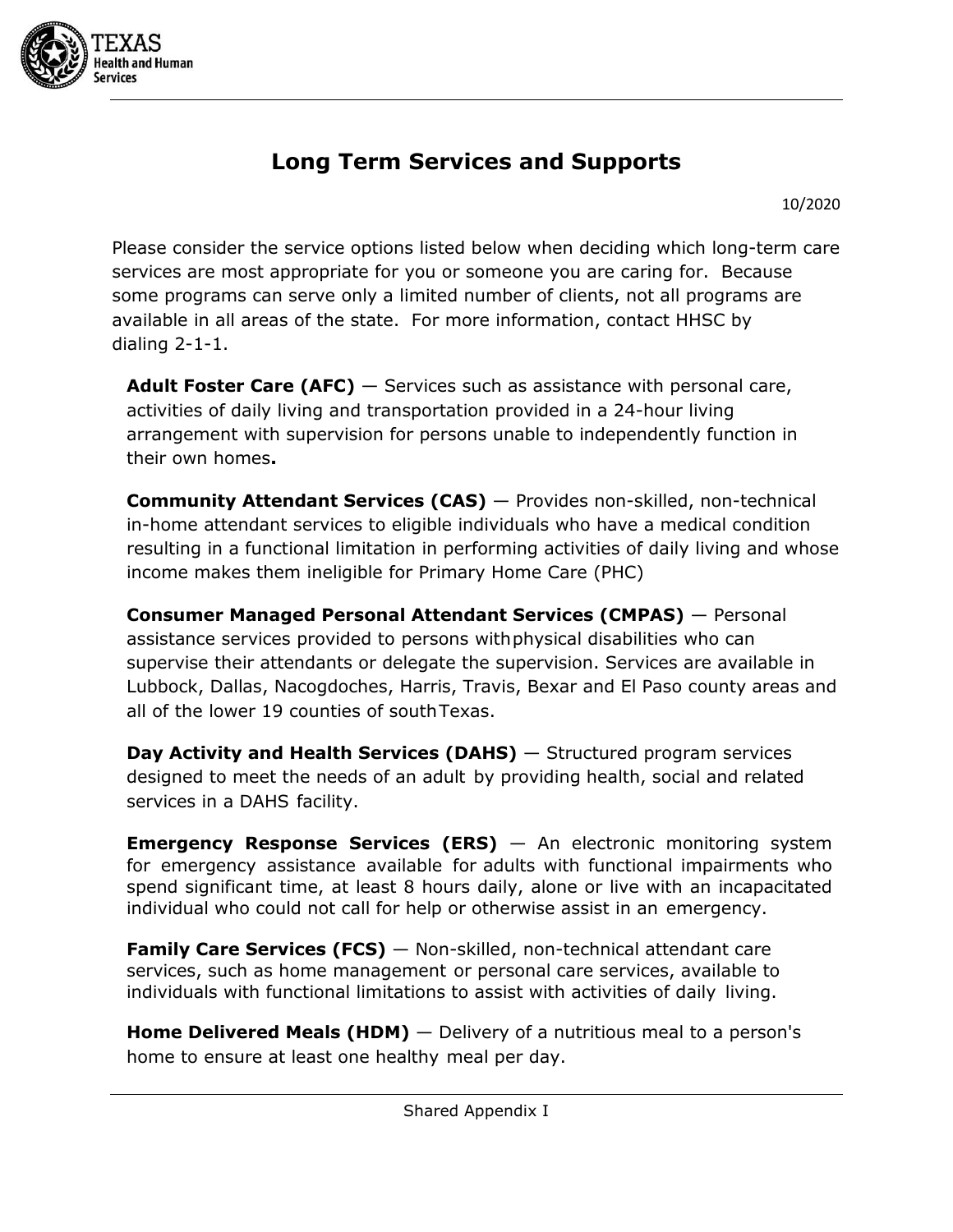

**Hospice Services** — A program of palliative care consisting of medical, social and support services provided to individuals with a terminal illness and a physician's prognosis of six months or less to live*. Additional information can be obtained by calling 512-438-3519.*

**Medically Dependent Children Program (MDCP) —** Home and communitybased services and supports to families caring for a medically dependent child in their home who is less than 21 years of age. These services may include adaptive aids, flexible family support services (such as those that support independent living, participation in child care and participation in postsecondary education), minor home modifications, respite, employment assistance, supportedemployment and transition assistance services. The MDCP is administered through the STAR Kids Managed Care Program.

**Primary Home Care (PHC) —** Provides non-skilled, personal care services for people with Medicaid whose chronic health problems impair their ability to perform activities of daily living.

**Program of All-Inclusive Care for the Elderly (PACE) —** Provides comprehensive community-based services andsupports, including preventative, acute care and long-term services and supports. Services include adult day care services, inpatient and outpatient medical care, specialty services (e.g., dentistry, podiatry, physical therapy and occupational therapy), social services, in-home care, meals and transportation for individuals age 55 or older as an alternative to nursing facility care. These services are currently available in the Amarillo, Lubbock and El Paso areas. *Additional information about PACE can be obtained by calling 512-438-2013.*

**Residential Care (RC) —** Access to 24-hour assistance, including personal care, home management and social and recreational services, for persons who do not require daily nursing intervention.

**STAR+PLUS HCBS Program** — A Texas Home and Community-based program which provides long term services and supports as an alternative to nursing facility placement through a STAR+PLUS managed care health plan. Covered services include unlimited prescription medication, adult day activity and health services, respite, adult foster care, assisted living, personal attendant services, dental services, nursing services, professional therapies, employment services, adaptive aids, emergency response services and minor home modifications. *Additional information can be obtained by calling 1-877-438-5658 (toll free).*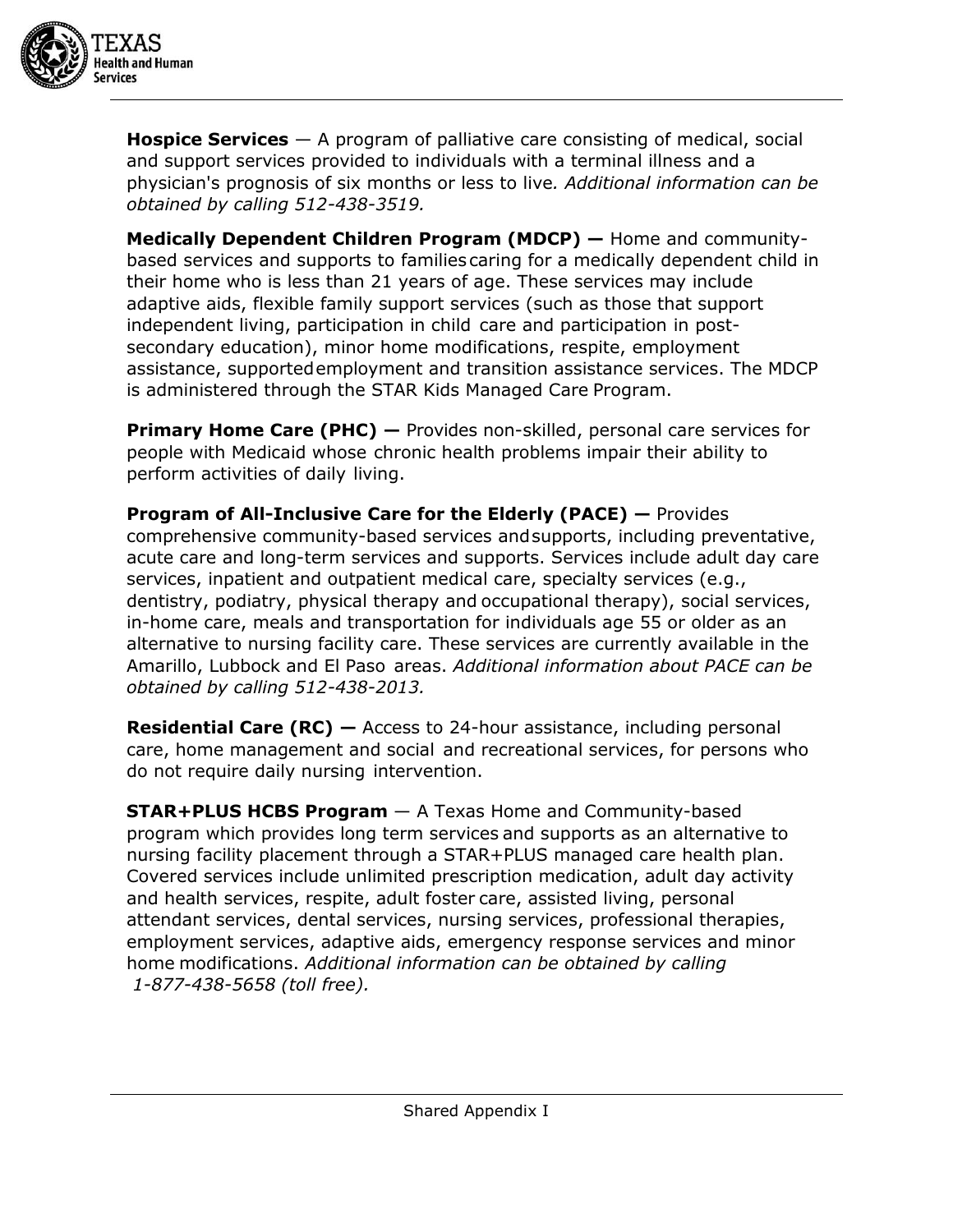

**Special Services to Persons with Disabilities (SSPD) —** Services provided in a variety of settings designed to assist persons in developing the skills needed to live in the community as independently as possible. Services are available in the Austin, Dallas and Tyler areas.

## **Services for Adults Age 60+ and Caregivers**

Please consider the service options listed below when deciding which services are most appropriate for you or someone you are caring for. Because some programs can serve only a limited number of clients, not all programs are available in all areas of the state. *For more information about the services listed below, call 1-800-252-9240 and you will be routed to the Area Agency on Aging nearest you.*

**Access and Assistance Services** —Provide access to information and assistance in identifying, supporting and meeting the needs of individuals who are older and their family caregivers. Access and assistance services include information, referral and assistance, care coordination, caregiver support and coordination, benefits counseling and awareness and advocacy for residents of long term care facilities through the Ombudsman program.

**Caregiver Support Services —** Caregiver support services are services for families to assist them in maintaining their caregiver roles. A caregiver is an adult family member or another individual who provides in-home and community care to an individual who is older or to an individual with Alzheimer's disease or a related disorder with neurological and organic brain dysfunction. Additionally, a grandparent or individual who is older who is a relative caregiver, who lives with the child, is the primary caregiver based on certain circumstances, and has a legal relationship to the child, or is raising the child informally, may be eligible for services when the child is 18 years of age or younger or has severe disabilities regardless of age. Services provided under this program include caregiver support coordination, caregiver information services, caregiver education and training, caregiver respite care-in-home, institutional and non-residential (such as the caregiver's day out program) support.

**In-Home Support Services —** In-home and community services are designed to assist individuals who are older in avoiding institutionalization, assist individuals who are older in long-term care institutions who are able to return to their communities and assist individuals who are older in living independently in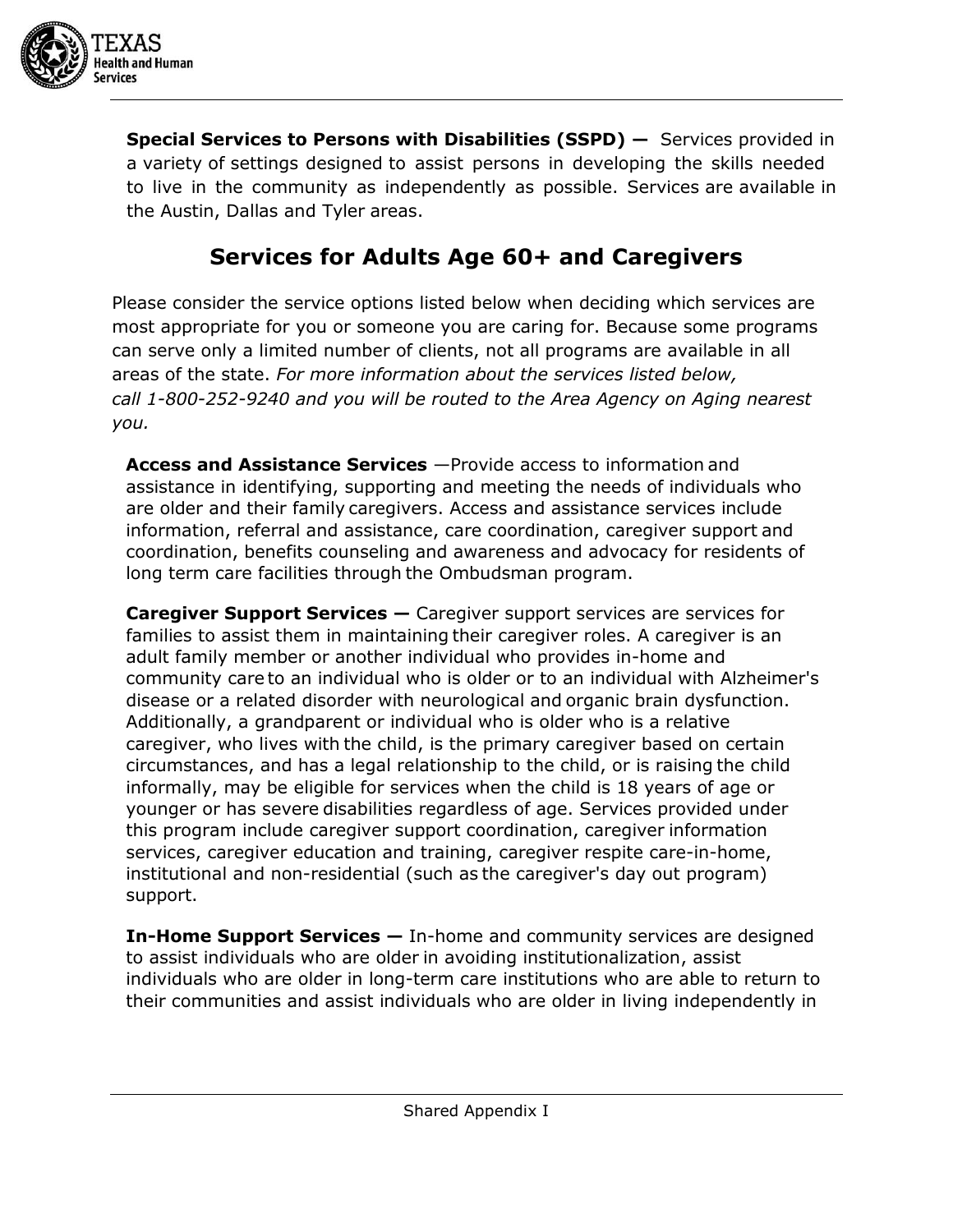

a home environment. In-home and community services include homemaker and personal assistance services, chore maintenance, adult day care, residential repair, health screening, monitoring and maintenance, emergency response, instruction, training, transportation, hospice services and services provided in a senior center.

**Nutrition Services** — Nutrition programs are designed to reduce hunger and food insecurity, promote socialization of individuals who are older. Programs are also designed to promote the health and well-being of individuals who are older by assisting such individuals to gain access to nutrition and other disease prevention and health promotion services to delay the onset of adverse health conditions resulting from poor nutritional health or sedentary behavior. Nutrition programs provide meals and educational services to ensure individuals who are older have access to appropriate nutrition and access to socialization. Services include congregate and home delivered meals, nutrition education and nutrition counseling.

### **Programs/Services for Adults and Children with Intellectual Developmental Disabilities**

*For more information about the services listed below, by dialing 2-1-1or other contacts as listed.*

**Community Living Assistance and Support Services (CLASS)** — Home and community-based services and supports, such as personal assistance services and habilitation (PAS/HAB), adaptive aids, dental treatment, minor home modifications, nursing, skilled and specialized therapies, behavioral support, respite, case management, support/continued family services and transition assistance services available to individuals diagnosed with an intellectual or developmental disability classified as a related condition as an alternative to institutional placement. *Additional information can be obtained by calling 1-877-438-5658 (toll free).*

**Deaf Blind with Multiple Disabilities (DBMD)** — Home and community-based services for individuals diagnosed with deaf-blindness or a condition that leads to deaf-blindness, and an additional disability that results in an impairment in independent functioning. This program is an alternative to institutional care and offers services such as intervener, orientation and mobility, personal assistance services/habilitation (PAS/HAB), adaptive aids, minor home modifications, dental treatment, professional therapies and assisted living. *Additional information can be obtained by calling 1-877-438-5658 (toll free).*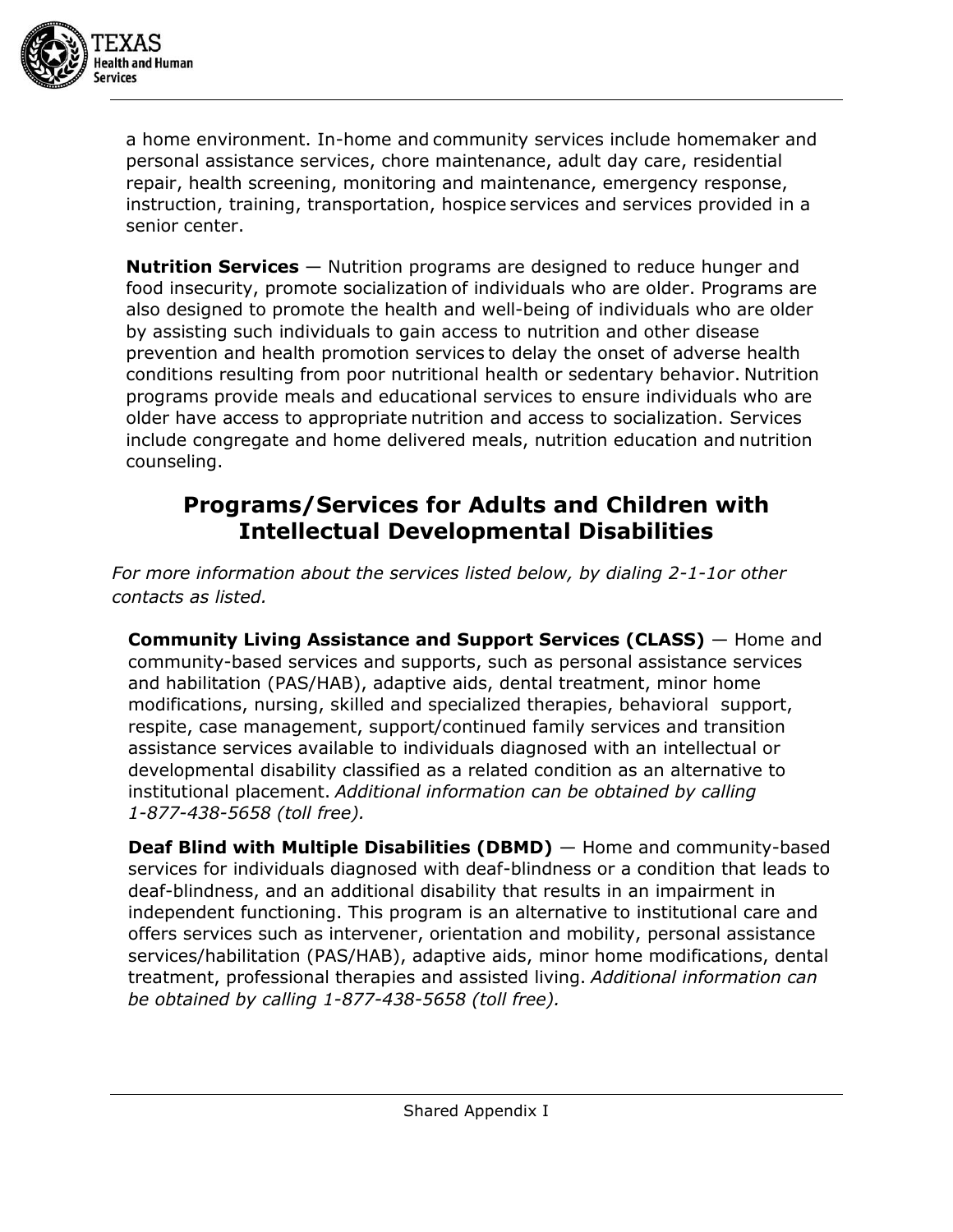

**Home and Community-based Services (HCS)** — Services and supports available to individuals diagnosed with an intellectual disability or a related condition, who are living with their family, in their own home or in three-person, four-person, or host home/companion care settings. Services include residential assistance (host home/companion care, supervised living, residential support), personal assistance services and habilitation (PAS/HAB), adaptive aids, dental treatment, minor home modifications, professional therapies, behavioral support, nursing, day habilitation, employment assistance, supported employment and respite. Additional information can be obtained by contacting your local intellectual and developmental disability authority (LIDDA) through the following website: [https://hhs.texas.gov/about-hhs/find-us/where-can-i-find-services.](https://hhs.texas.gov/about-hhs/find-us/where-can-i-find-services)

**Intermediate Care Facility for Individuals with an Intellectual Disability or Related Conditions (ICF/IID)** — 24-hour residential and habilitation services provided in homes for groups ranging in size from six to more than 100 people. Additional information can be obtained by contacting your LIDDA through the following website: [https://hhs.texas.gov/about-hhs/find-us/where](https://hhs.texas.gov/about-hhs/find-us/where-can-i-find-services)[can-i-find-services.](https://hhs.texas.gov/about-hhs/find-us/where-can-i-find-services)

**IDD Community Services –** These services are administered by or through local intellectual and developmental disability authorities (LIDDAs) and are primarily intended to help persons remain in their own or their family's home. All LIDDAs provide screening for IDD services, eligibility determination, service coordination, and respite. Optional services may include crisis intervention services, crisis respite, employment assistance, supported employment, community support, nursing, behavioral support, specialized therapies, vocational training and day habilitation. Not all optional services described in this section are available in all areas of the state. Additional information can be obtained by contacting your LIDDA through the following website: [https://hhs.texas.gov/about-hhs/find-us/where-can-i-find-services.](https://hhs.texas.gov/about-hhs/find-us/where-can-i-find-services)

**Preadmission Screening and Residential Review (PASRR)** — PASRR is a federally mandated program for people entering or living in nursing facilities (NFs). PASRR is responsible for screening individuals seeking admission to a Medicaid-certified NF for mental illness (MI) or intellectual disability/ developmental disability (ID/DD); ensuring appropriate placement, whether in the community or the NF; assisting eligible individuals with access to specialized services; and assisting individuals who wish to divert or transition from NFs.

• The following NF specialized in services are available for an individual who is positive for ID/DD: habilitative therapies (speech therapy, physical therapy, and occupational therapy), durable medical equipment, and customized manual wheelchair.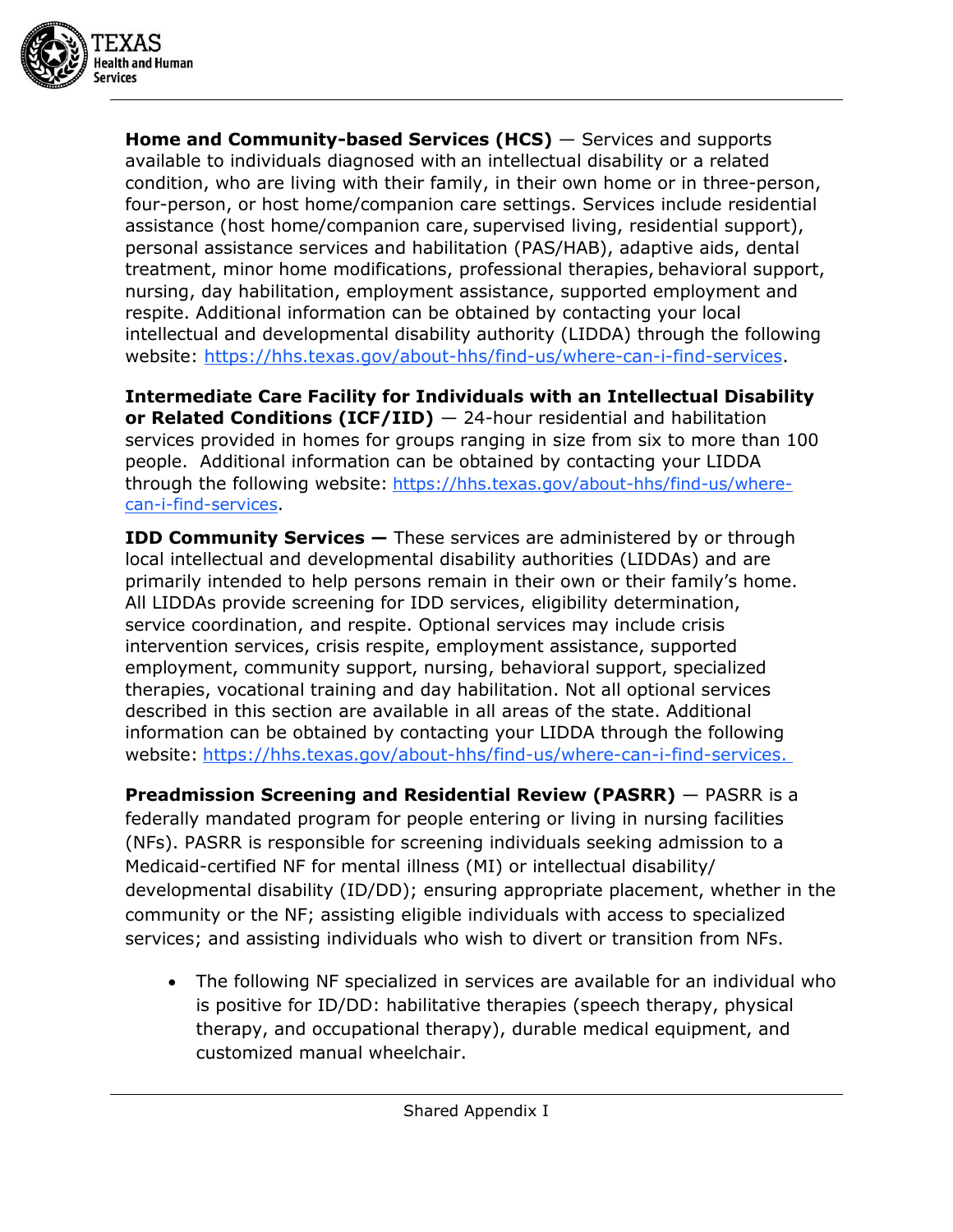

- The following IDD habilitative specialized services are available for an individual who is positive for ID/DD: independent living skills training, day habilitation, behavioral support, supported employment, and employment assistance.
- The following MI specialized services are available for an individual who is positive for MI: medication training and support services, psychiatric diagnostic interview examination, psychosocial rehabilitation services, routine case management, and skills training and development.
- Additional information can be obtained by contacting your LIDDA through the following website: [https://hhs.texas.gov/about-hhs/find-us/where](https://hhs.texas.gov/about-hhs/find-us/where-can-i-find-services)[can-i-find-services.](https://hhs.texas.gov/about-hhs/find-us/where-can-i-find-services)

**State Supported Living Center (SSLC)** – State-operated centers that provide 24-hour residential and habilitation services for people with a severe or profound intellectual disability, or those people with an intellectual disability who are medically fragile or have behavioral problems. Additional information can be obtained by contacting your LIDDA through the following website: [https://hhs.texas.gov/about-hhs/find-us/where-can-i-find-services.](https://hhs.texas.gov/about-hhs/find-us/where-can-i-find-services)

**Texas Home Living Program (TxHmL)** — Services and supports available to individuals diagnosed with an intellectual disability or a related condition, who live in their family homes or their own homes. Services include adaptive aids, dental treatment, minor home modifications, professional therapies, behavioral support, nursing, day habilitation, employment assistance, personal assistance services and habilitation (PAS/HAB), supported employment and respite. Additional information can be obtained by contacting your LIDDA through the following website: [https://hhs.texas.gov/about-hhs/find-us/where-can-i-find](https://hhs.texas.gov/about-hhs/find-us/where-can-i-find-services)[services.](https://hhs.texas.gov/about-hhs/find-us/where-can-i-find-services)

## **Additional Services**

**Relocation Assistance —** Assistance available to individuals living in a nursing facility to transition back to their own homes or community setting*. For more information, contact the local Community Care Services Eligibility Office by dialing 2-1-1.*

**Texas Health Steps** — Available through the Texas Department of State Health Services, this program provides periodic preventive medical checkups, diagnosis and treatment, including the activities that promote and support preventive health care, for Medicaid enrolled children through age 20. An expanded portion